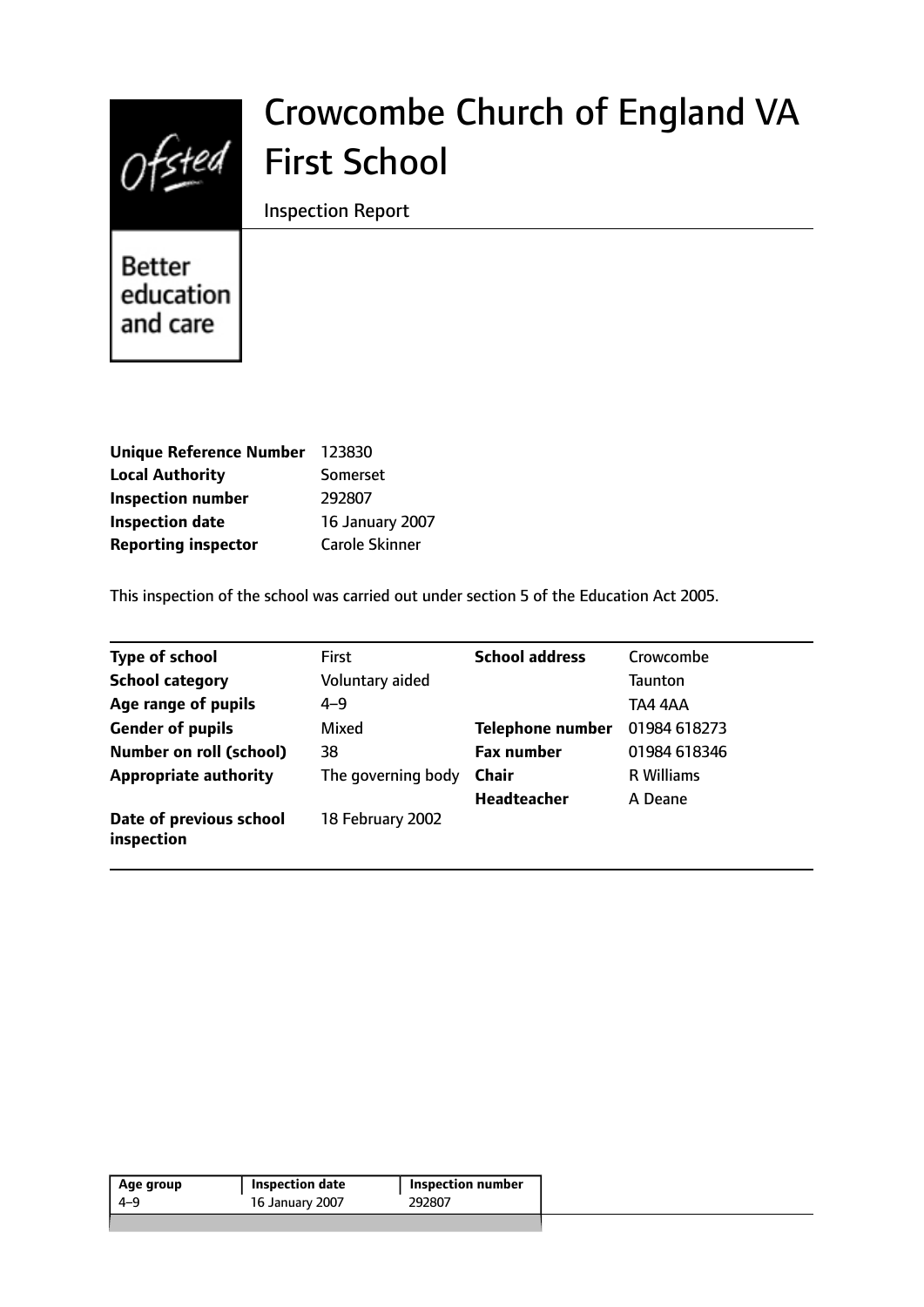© Crown copyright 2007

Website: www.ofsted.gov.uk

This document may be reproduced in whole or in part for non-commercial educational purposes, provided that the information quoted is reproduced without adaptation and the source and date of publication are stated.

Further copies of this report are obtainable from the school. Under the Education Act 2005, the school must provide a copy of this report free of charge to certain categories of people. A charge not exceeding the full cost of reproduction may be made for any other copies supplied.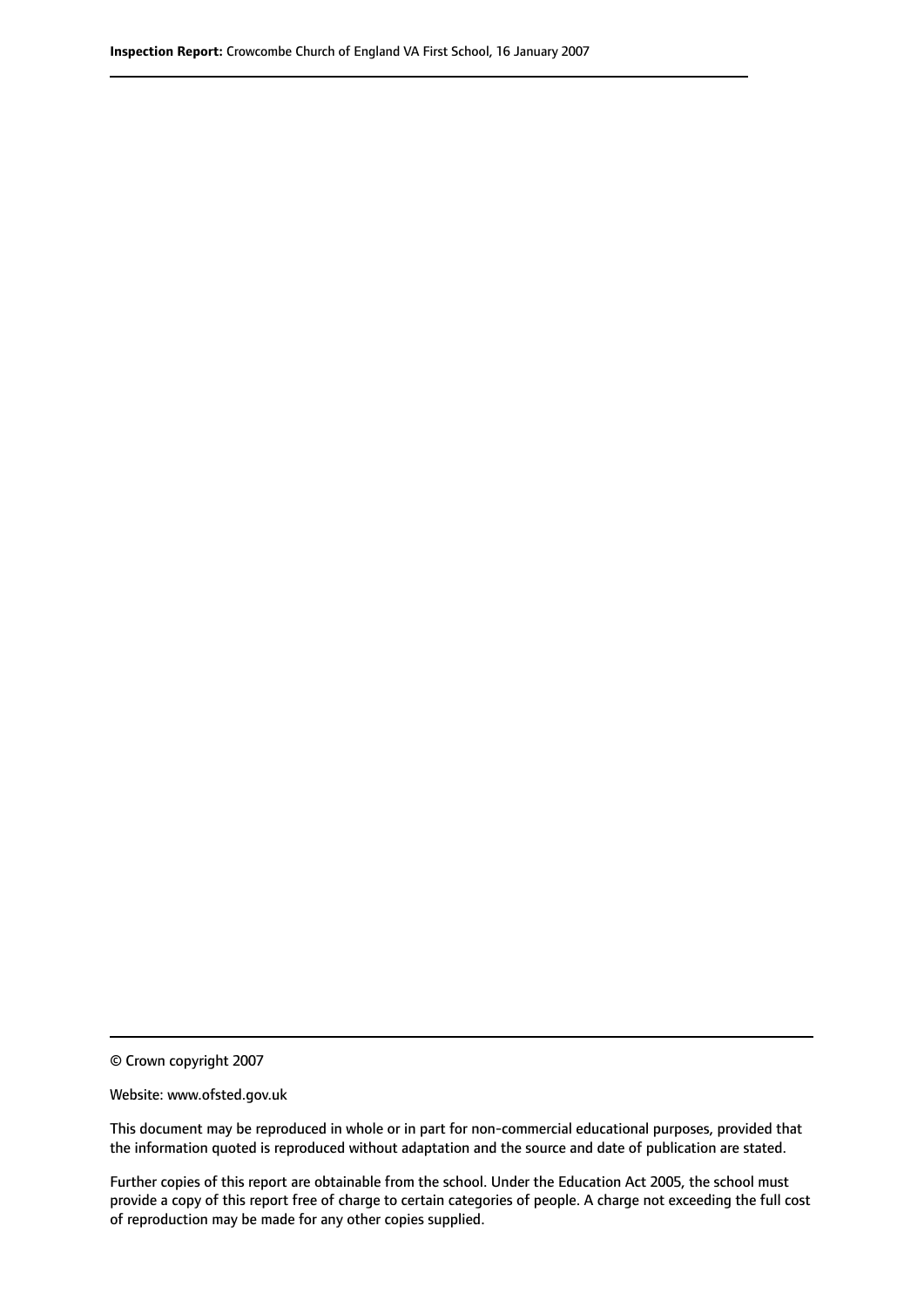# **Introduction**

The inspection was carried out by an Additional Inspector.

### **Description of the school**

This is a very small village school which draws its pupils from many of the surrounding towns and villages. Very few live in Crowcombe itself. Pupils come from a wide variety of social backgrounds. There are very few pupils in each year group. Children's attainment on entry to the school varies considerably from year to year, but is broadly similar to that seen in most schools. All of the pupils are of White British origin. The school was federated with Stogumber C of E First School in September 2005. The two schools share the same headteacher and governing body. They were both inspected on the same day as part of a pilot co-ordinated inspection, which resulted in two separate reports. The school holds the Healthy School Award and has qualified for the Basic Skills Quality Mark.

#### **Key for inspection grades**

| Grade 1 | Outstanding  |
|---------|--------------|
| Grade 2 | Good         |
| Grade 3 | Satisfactory |
| Grade 4 | Inadequate   |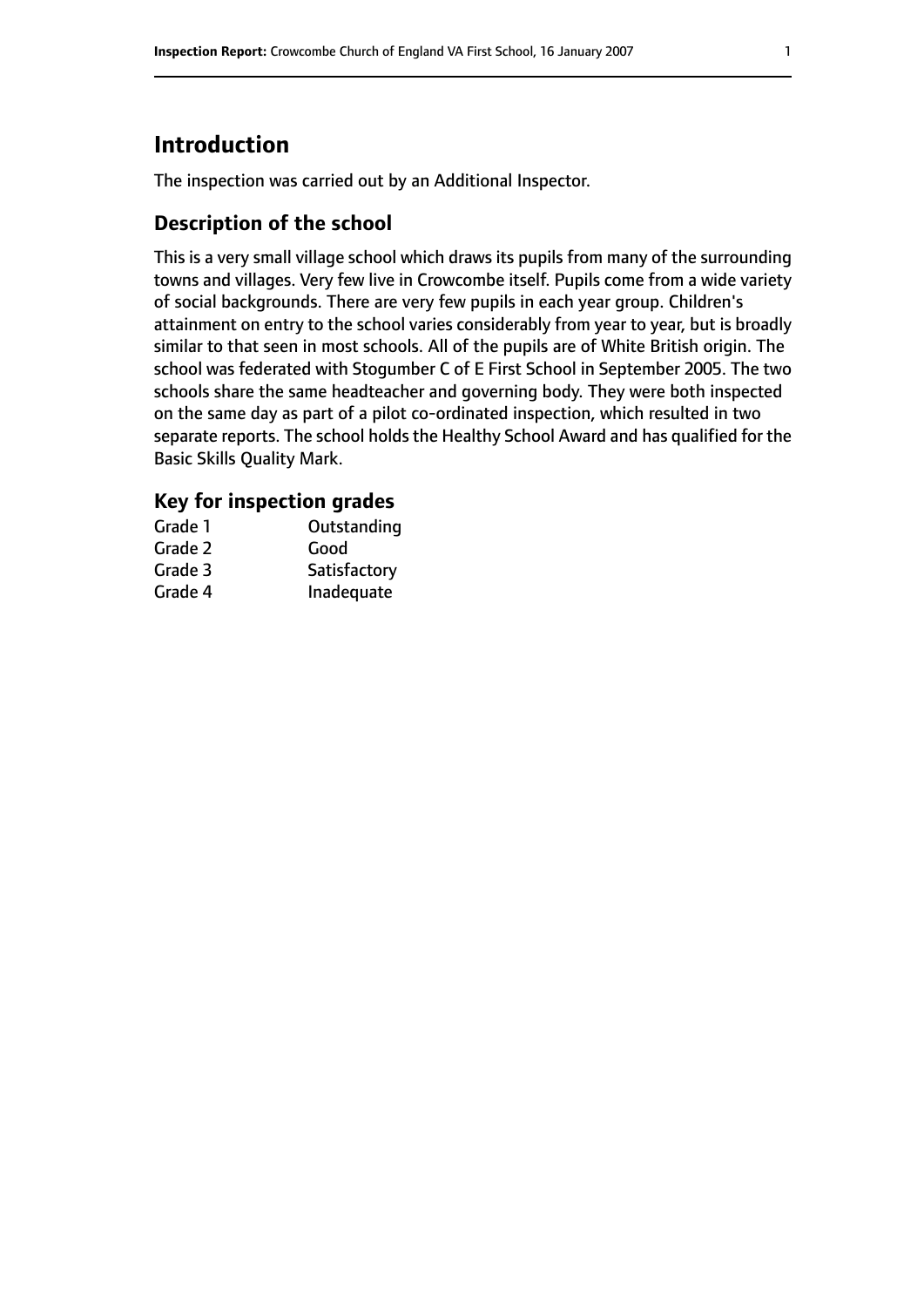# **Overall effectiveness of the school**

#### **Grade: 2**

This is a good school which is highly thought of by parents and the local community. Its federation with Stogumber First School has enhanced pupils' learning through, for example, a wider range of expertise amongst staff and more opportunities for enriching the curriculum. As one parent put it, 'The federation of Crowcombe and Stogumber is flourishing with obvious benefits to children, staff and parents alike.' Crowcombe offers pupils a warm and welcoming family atmosphere where teachers know individual children well and are able to cater successfully for their needs. Regular assessments and careful tracking of pupils' progress enable teachers to plan work that builds on each pupil's existing knowledge and skills. In this way teachers ensure that pupils make good progress in their learning.

As a consequence of this personalised approach to learning, pupils achieve well. Although standards vary from year to year, owing to the small numbers of pupils involved, they are generally above average. Standards in writing are not quite as good as those in reading and mathematics. This is because pupils are not yet using a sufficiently rich vocabulary or more complex sentence structures to express their ideas. Children get off to a good start in the Foundation Stage, especially in developing early literacy and number skills. As there are so few Reception children, they are taught in a class alongside Year 1 and Year 2 pupils. They do not always have enough opportunities for independent learning through self-selected activities.

Pupils' enjoyment of school is evident in their enthusiastic response in lessons, their positive attitudes to learning and their very good behaviour. Several pupils said they enjoy school because 'the teachers make lessons fun'. This and the teachers' high expectations of all pupils are key ingredients in the good teaching, leading to effective learning. Close collaboration with the teachers at Stogumber brings a wider range of knowledge and expertise to bear on planning the curriculum, which offers pupils a good, broad range of experiences. Pupils' personal development and well-being are good because they sit firmly at the heart of the school's strong Christian ethos. Pupils are cared for very well and receive good quality academic support and guidance that helps to boost their achievement.

The good leadership and management keep school improvement at the top of their agenda. Regular checks on how well the school is doing lead to prompt action to remedy any shortcomings. There has been significant improvement since the last inspection and staff and governors have a clear view of how to make the school even better in the future. Effective teamwork and a strong desire to strengthen the federation and ensure both schools' continuing viability give Crowcombe a good capacity for further improvement.

#### **What the school should do to improve further**

• Extend pupils' ability to use imaginative language and complex grammatical structures in order to increase their achievement in writing.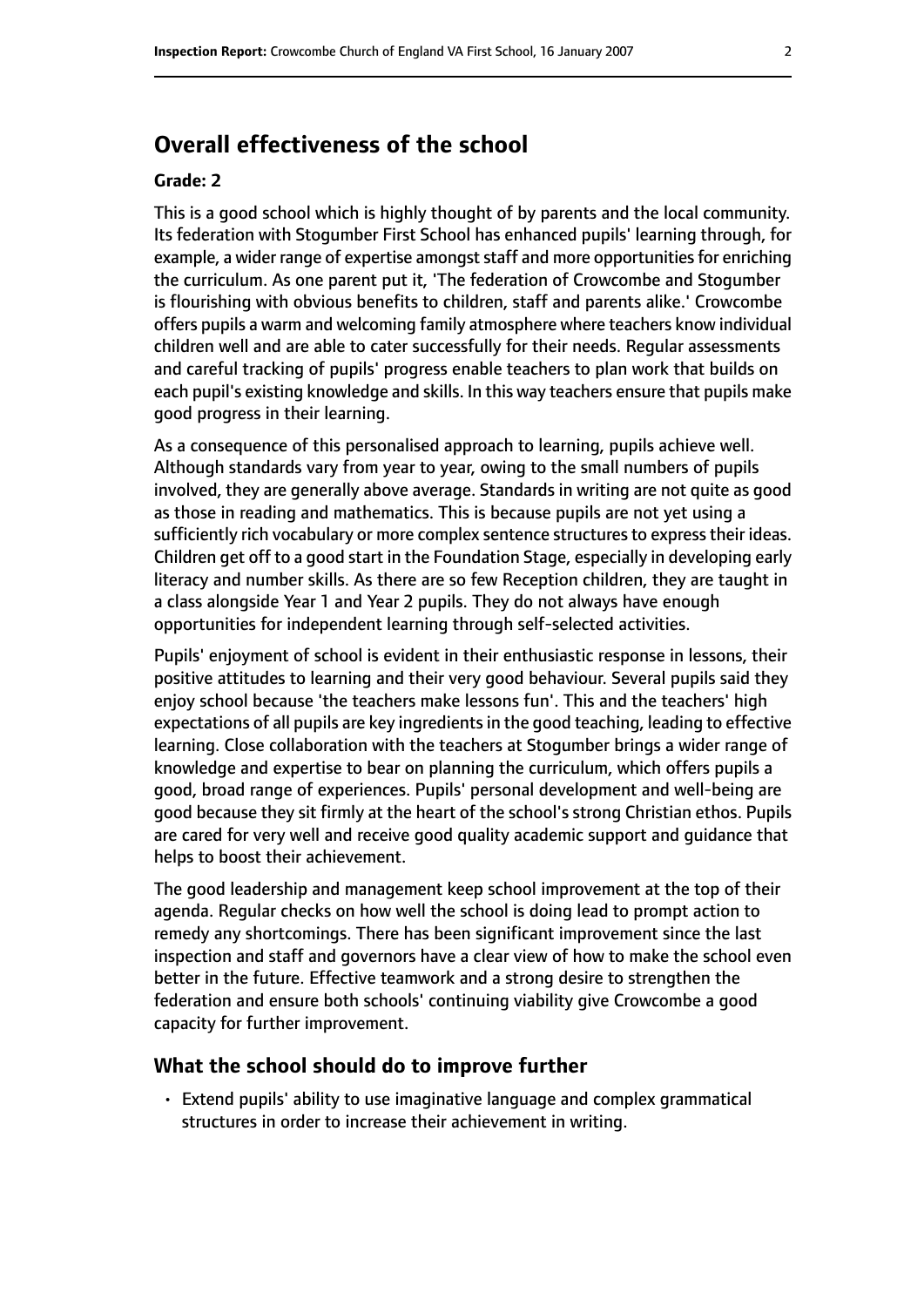• Provide more opportunities for Reception children to learn independently through choosing activities for themselves.

# **Achievement and standards**

#### **Grade: 2**

The school's performance in the Year 2 national tests does not always reflect the achievement of the pupils because the statistics tend to be skewed by the small numbers involved. The school's records clearly show that the majority of pupils make good progress and achieve well in relation to their starting points. Standards in Year 4 are significantly higher than expectations. They are slightly above average in Year 2, although not as high as in 2006, when they were exceptionally high. This difference illustrates the wide variations between year groups. The few pupils with learning difficulties and disabilities make good progress because they receive skilled support. Pupils achieve well in the Foundation Stage, where most children reach or exceed the goals expected by the end of their first year.

Writing has been identified by the school as a main focus for improvement because pupils are not making such good progress in this subject as they are in reading and mathematics. Some good strategies have been introduced to raise standards, but these are still being refined and developed. A recognition of the role played by speaking and listening, drama and role play in developing writing skills has led to an increased emphasis on these aspects of learning. This is already beginning to have an impact, as was evident in the imaginative poems written by pupils in Years 3 and 4.

# **Personal development and well-being**

#### **Grade: 2**

Pupils' spiritual, moral, social and cultural development is good. Close links with the church, a very good programme of personal and social education and an exciting partnership with Tanjeh School in The Gambia all make a significant contribution to pupils' all-round personal development. Pupils show respect for others, are kind and helpful and sensitive to each other's feelings. Their very good attendance reflects how much they enjoy school. They say they like being in a small school because it makes them feel safe.

Pupils are keen to explain that they eat healthy food and know why this is important. They take part in a good range of physical activities, including weekly sports coaching and exploring the adventure playground. Pupils are beginning to understand wider issues such as conservation and recycling. One suggested placing notices by every light switch to encourage pupils and staff not to waste electricity. Pupils willingly accept responsibility for jobs around the school and show initiative in making suggestions for improving aspects of the school. These are followed up by the school council, which also represents the school in the West Somerset Pupil Parliament. Pupils have organised projects such as running a Fair Trade stall to raise funds for Tanjeh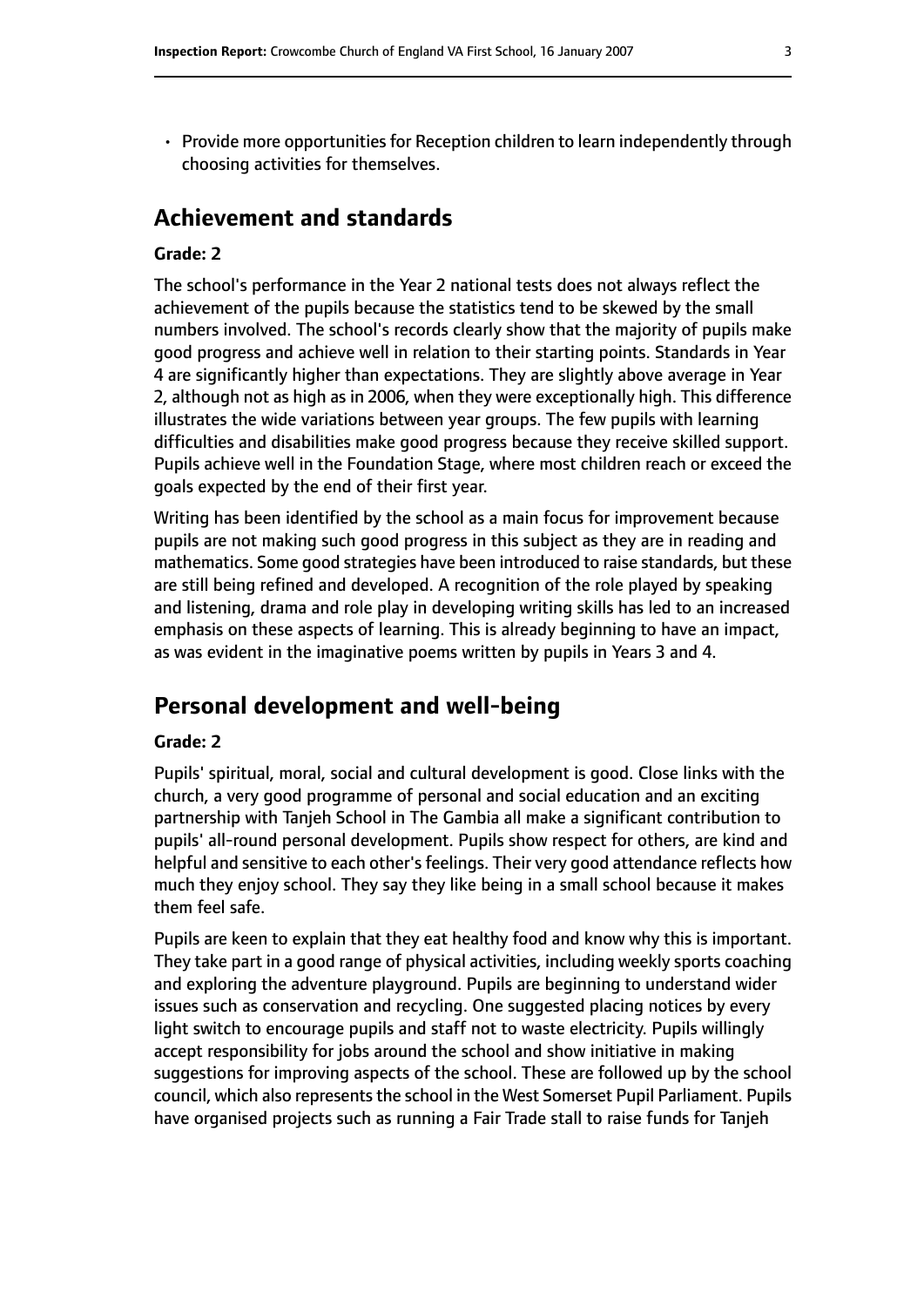School. The school is aware of the need to provide more opportunities of this sort to equip pupils with a wider range of life skills.

Careful planning, which sets out clearly what pupils are expected to learn, is a key factor in the pupils' good achievement. As the pupils rightly say, teachers make learning fun, and this engages boys and girls alike in lessons. Teachers remind pupils of the purpose of the lesson as it progresses, which helps to keep them on track. They have also begun to involve pupils in assessing how well they have understood new ideas, although this is a fairly recent initiative.

Teachers have high expectations of all pupils and provide work that challenges and extends them. This is informed by regular assessments of pupils' attainment and challenging end-of-year targets. Teachers group pupils effectively to maximise their learning, planning work at different levels of difficulty for all of the pupils in each class. This sometimes involves pupils moving between the two classes to take advantage of further challenge or additional support. Information and communication technology is used imaginatively in some lessons to add another dimension to learning, but teachers' expertise in this field is variable.

# **Quality of provision**

#### **Teaching and learning**

#### **Grade: 2**

Careful planning, which sets out clearly what pupils are expected to learn, is a key factor in the pupils' good achievement. As the pupils rightly say, teachers make learning fun, and this engages boys and girls alike in lessons. Teachers remind pupils of the purpose of the lesson as it progresses, which helps to keep them on track. They have also begun to involve pupils in assessing how well they have understood new ideas, although this is a fairly recent initiative.

Teachers have high expectations of all pupils and provide work that challenges and extends them. This is informed by regular assessments of pupils' attainment and challenging end-of-year targets. Teachers group pupils effectively to maximise their learning, planning work at different levels of difficulty for all of the pupils in each class. This sometimes involves pupils moving between the two classes to take advantage of further challenge or additional support. Information and communication technology is used imaginatively in some lessons to add another dimension to learning, but teachers' expertise in this field is variable.

#### **Curriculum and other activities**

#### **Grade: 2**

The curriculum is well planned to match pupils' needs and interests and makes effective use of the local area. It focuses particularly well on developing skills that can be applied across a range of subjects. For example, there is a current focus on extending pupils' problem-solving skills, not just in mathematics but in tackling real-life situations that are not confined by subject boundaries. This drive to make more meaningful links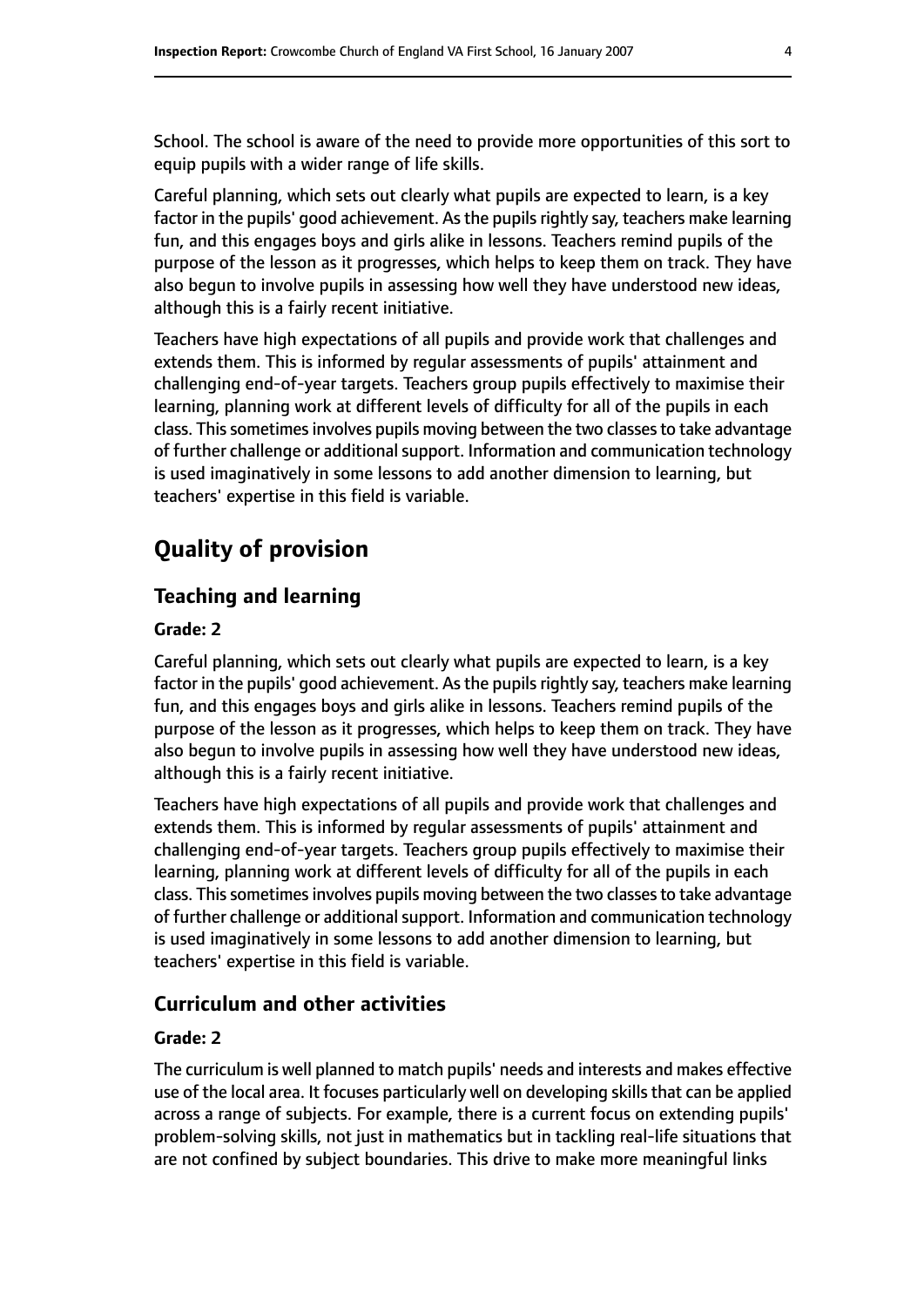across the curriculum is helping teachers to be more creative in planning how pupils will learn. Good progress has been made, but there is still scope for improvement, for example, in teaching literacy skills through other subjects.

Pupils enjoy a number of shared activities with their friends at Stogumber, such as making Anglo-Saxon houses and Celtic banners. Children in Class 2 have the opportunity to participate in a summer camp along with two other schools, and all pupils benefit from a wide range of extra-curricular activities. Reception children also enjoy a well-planned curriculum, but the constraints of catering for three year groups in one class tend to limit opportunities for them to choose their own activities and learn through play and exploration.

#### **Care, guidance and support**

#### **Grade: 2**

Pupils are valued as individuals at Crowcombe and all adults who work with them take great care to ensure that they feel happy and safe. Warm and supportive relationships give pupils confidence that they will be listened to. Recognition for good work and kind deeds builds pupils' self-esteem. Regular assessments, targets for individual pupils and careful tracking of their progress all contribute well to pupils' good achievement. Pupils' involvement in setting targets and checking their own progress is gradually being developed. Good support for pupils with learning difficulties and disabilities is mostly focused in the classroom and makes effective use of the expertise of a good team of teaching assistants. Additional external support is sought where appropriate.

## **Leadership and management**

#### **Grade: 2**

The leadership and management have successfully tackled the shortcomings identified by the previous inspection. Assessment procedures are much more effective and children in the Foundation Stage now have a secure outdoor area and a better range of resources to support their physical development. Federation with Stogumber has presented opportunities for both schools to benefit from the combined expertise of staff. For example, the two schools are seeking ways to improve provision by working together in curriculum teams. These are currently under review following the appointment of new teachers at Stogumber. All staff play an important role in monitoring the quality of provision which, in turn, contributes well to the school improvement plan. Governors give good support to staff and are instrumental in determining the future direction of both schools. They have identified the need to refine their monitoring in order to form a clearer understanding of pupils' achievement.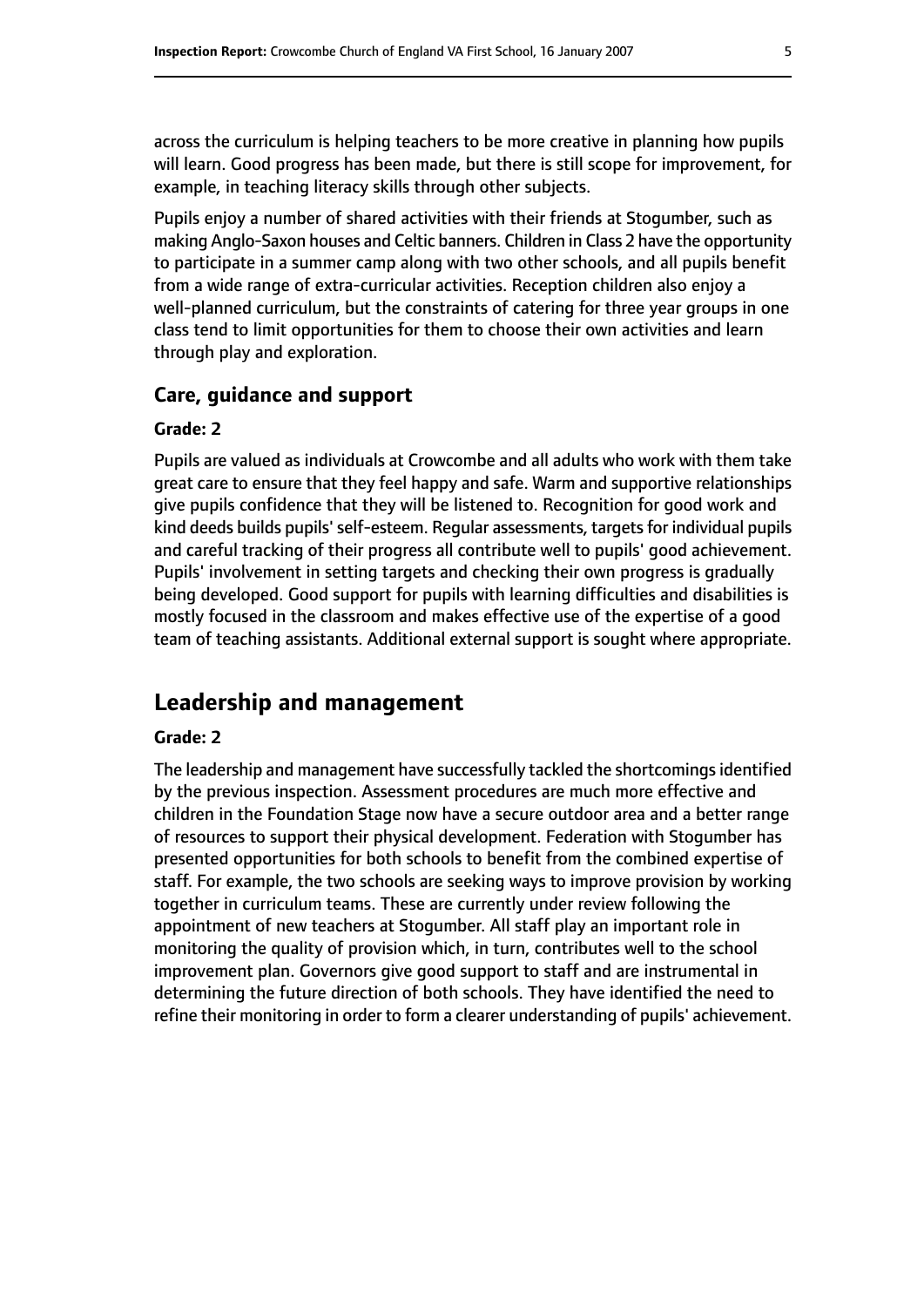**Any complaints about the inspection or the report should be made following the procedures set out inthe guidance 'Complaints about school inspection', whichis available from Ofsted's website: www.ofsted.gov.uk.**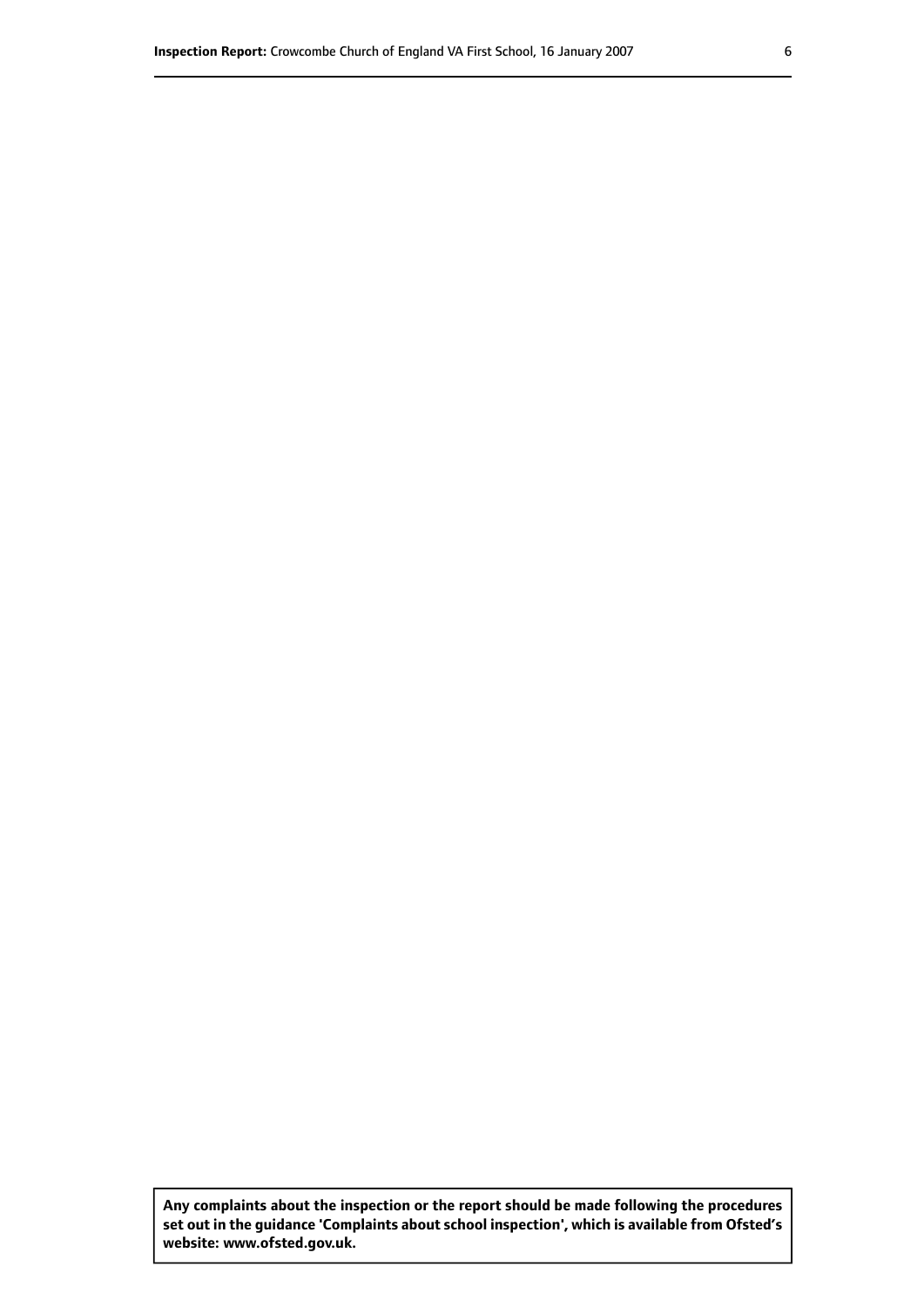# **Inspection judgements**

| Key to judgements: grade 1 is outstanding, grade 2 good, grade 3 satisfactory, and grade 4 | School         |
|--------------------------------------------------------------------------------------------|----------------|
| inadeauate                                                                                 | <b>Overall</b> |

# **Overall effectiveness**

| How effective, efficient and inclusive is the provision of education, integrated<br>care and any extended services in meeting the needs of learners? |     |
|------------------------------------------------------------------------------------------------------------------------------------------------------|-----|
| How well does the school work in partnership with others to promote learners'<br>well-being?                                                         |     |
| The quality and standards in the Foundation Stage                                                                                                    |     |
| The effectiveness of the school's self-evaluation                                                                                                    |     |
| The capacity to make any necessary improvements                                                                                                      |     |
| Effective steps have been taken to promote improvement since the last<br>inspection                                                                  | Yes |

## **Achievement and standards**

| How well do learners achieve?                                                                               |  |
|-------------------------------------------------------------------------------------------------------------|--|
| The standards <sup>1</sup> reached by learners                                                              |  |
| How well learners make progress, taking account of any significant variations between<br>groups of learners |  |
| How well learners with learning difficulties and disabilities make progress                                 |  |

## **Personal development and well-being**

| How good is the overall personal development and well-being of the<br>learners?                                  |  |
|------------------------------------------------------------------------------------------------------------------|--|
| The extent of learners' spiritual, moral, social and cultural development                                        |  |
| The behaviour of learners                                                                                        |  |
| The attendance of learners                                                                                       |  |
| How well learners enjoy their education                                                                          |  |
| The extent to which learners adopt safe practices                                                                |  |
| The extent to which learners adopt healthy lifestyles                                                            |  |
| The extent to which learners make a positive contribution to the community                                       |  |
| How well learners develop workplace and other skills that will contribute to<br>their future economic well-being |  |

## **The quality of provision**

| How effective are teaching and learning in meeting the full range of the<br>  learners' needs?                      |  |
|---------------------------------------------------------------------------------------------------------------------|--|
| $\mid$ How well do the curriculum and other activities meet the range of needs<br>$\mid$ and interests of learners? |  |
| How well are learners cared for, guided and supported?                                                              |  |

 $^1$  Grade 1 - Exceptionally and consistently high; Grade 2 - Generally above average with none significantly below average; Grade 3 - Broadly average to below average; Grade 4 - Exceptionally low.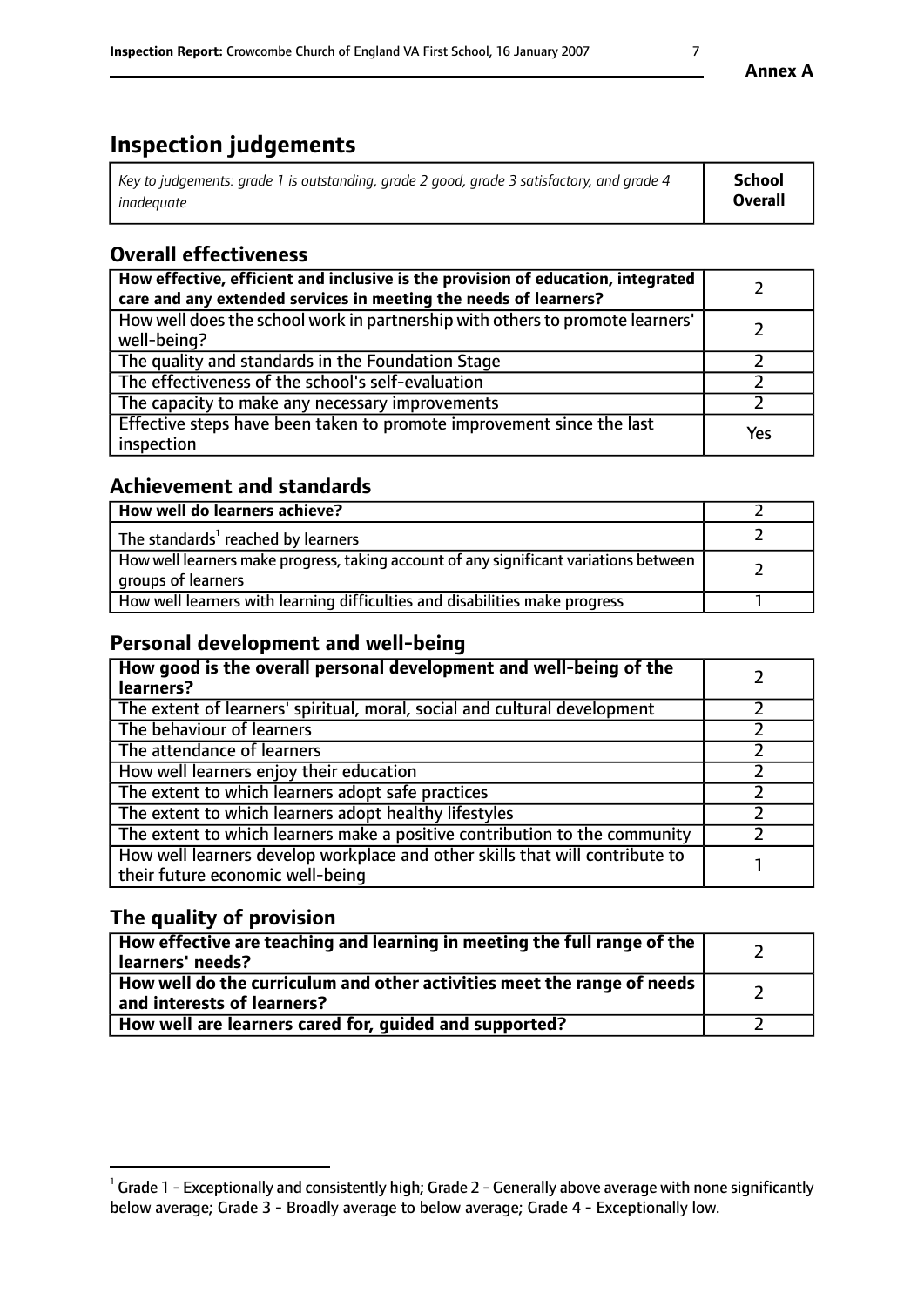# **Leadership and management**

| How effective are leadership and management in raising achievement<br>and supporting all learners?                                              |               |
|-------------------------------------------------------------------------------------------------------------------------------------------------|---------------|
| How effectively leaders and managers at all levels set clear direction leading<br>to improvement and promote high quality of care and education |               |
| How effectively performance is monitored, evaluated and improved to meet<br>challenging targets                                                 |               |
| How well equality of opportunity is promoted and discrimination tackled so<br>that all learners achieve as well as they can                     |               |
| How effectively and efficiently resources, including staff, are deployed to<br>achieve value for money                                          | $\mathcal{P}$ |
| The extent to which governors and other supervisory boards discharge their<br>responsibilities                                                  |               |
| Do procedures for safequarding learners meet current government<br>requirements?                                                                | Yes           |
| Does this school require special measures?                                                                                                      | No            |
| Does this school require a notice to improve?                                                                                                   | <b>No</b>     |